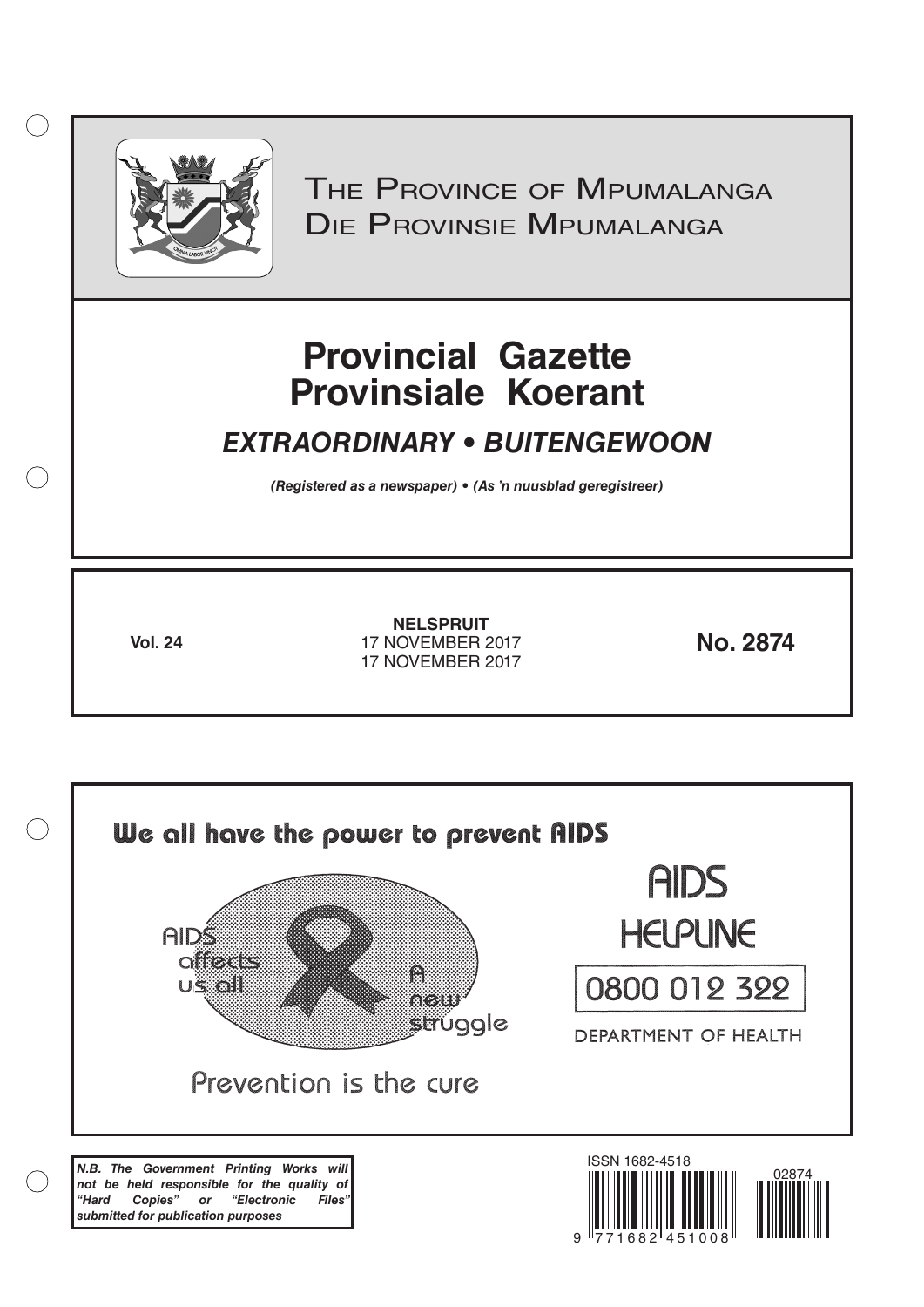## **IMPORTANT NOTICE:**

**The GovernmenT PrinTinG Works Will noT be held resPonsible for any errors ThaT miGhT occur due To The submission of incomPleTe / incorrecT / illeGible coPy.**

**no fuTure queries Will be handled in connecTion WiTh The above.**

#### **CONTENTS**

|            |                                                                                                                                                                                                      | Gazette<br>No. | Page<br>No. |
|------------|------------------------------------------------------------------------------------------------------------------------------------------------------------------------------------------------------|----------------|-------------|
|            |                                                                                                                                                                                                      |                |             |
|            | <b>GENERAL NOTICES • ALGEMENE KENNISGEWINGS</b>                                                                                                                                                      |                |             |
| 128        | Steve Tshwete Spatial Planning and Land Use Management Bylaw, 2016: Remaining Extent of the Farm                                                                                                     | 2874           |             |
| 128        | Steve Tshwete Ruimtelike Beplanning en Grondgebruikbestuur Bywet, 2016: Resterende Gedeelte van die                                                                                                  | 2874           | 4           |
| 129<br>129 | Emalahleni Spatial Planning and Land Use Management By-Law, 2016: Remainder of Erf 2427, Phola<br>Emalahleni Ruimtelike Beplanning en Grondgebruuikbestuur By-Wet, 2016: Restant van Erf 2427, Phola | 2874<br>2874   | 5<br>5      |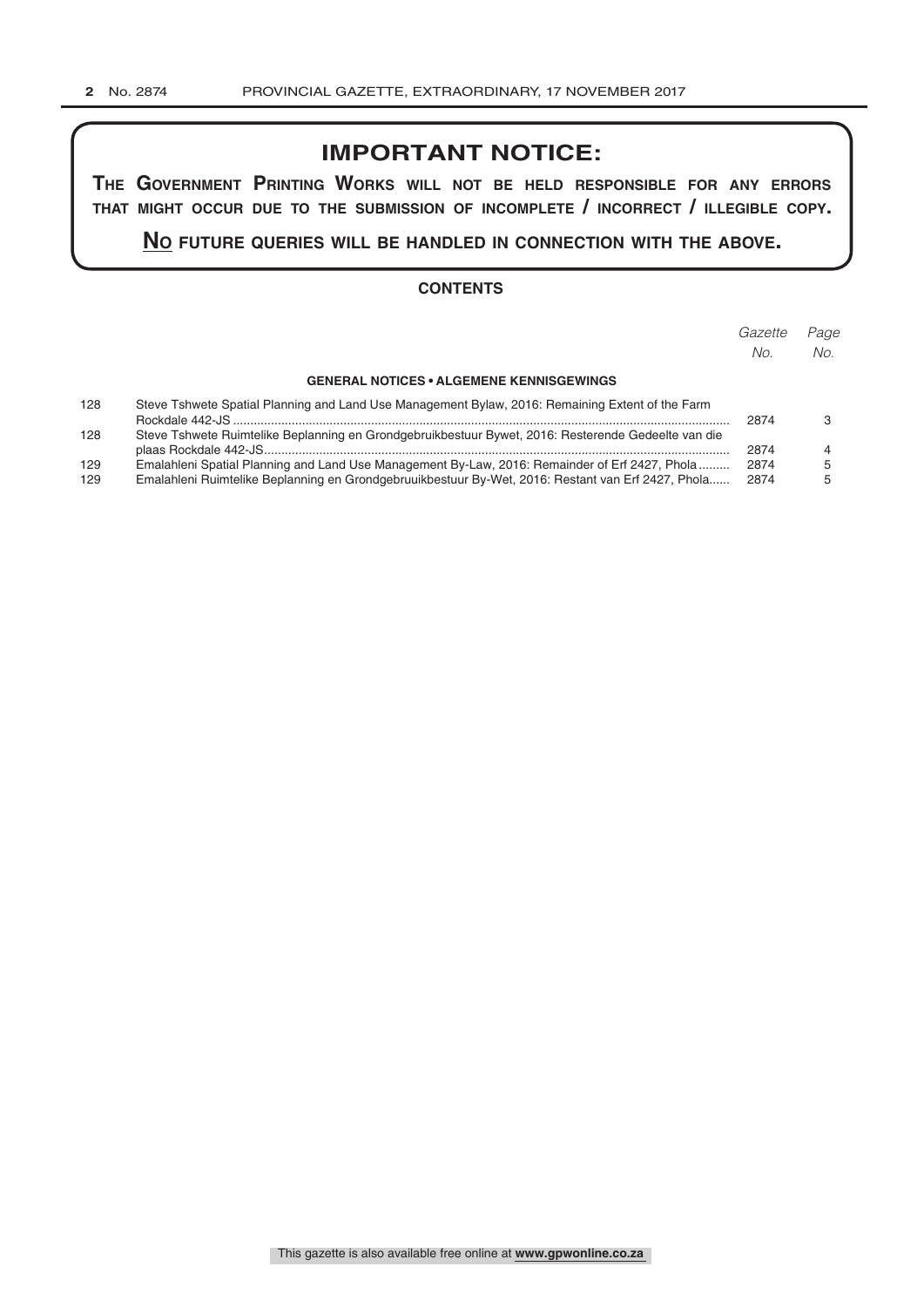### General Notices • Algemene Kennisgewings

#### **NOTICE 128 OF 2017**

#### **NOTICE OF APPLICATION FOR THE ESTABLISHMENT OF A TOWNSHIP AND AMENDMENT OF THE STEVE TSHWETE TOWN PLANNING SCHEME, 2004, IN TERMS OF SECTION 56(1), 57(1) AND 94(1)(H) READ WITH CHAPTER 6 OF THE STEVE TSHWETE SPATIAL PLANNING AND LAND USE MANAGEMENT BYLAW, 2016.**

Notice is hereby given in terms of Section 94(1)(h) read with Chapter 6 of the Steve Tshwete Spatial Planning and Land Use Management Bylaw, 2016, that an application to establish a township has been received by Steve Tshwete Local Municipality and is open for inspection during normal office hours at the office of the Municipal Manager, Steve Tshwete Local Municipality, Cnr. Walter Sisulu and Wanderers Avenue, Middelburg, 1050. Inquiries can be addressed to Mr Meshack Mahamba, Head of Town Planning and Human Settlements at telephone number 013 – 249 7000.

Application is being made in terms of Section 56(1) and 57(1) of the Steve Tshwete Local Municipality Spatial Planning and Land Use Management by-law, 2016 for township establishment and phasing thereof on a portion of the Remaining Extent of the farm Rockdale 442-JS situated west of the existing Rockdale Township and at the intersection of the N4 and N11 highways (north of N4 and west of N11).

Any objection/representations must be lodged with or made in writing to the Municipal Manager, at the above-mentioned address or posted to the Municipal Manager at P.O. Box 14, Middelburg 1050 on or before the closing date for the submission of objections/representations which is 30 days from **17 November 2017** with the last date of comments being **18 December 2017** in the manner as described in Section 99 of the Steve Tshwete Spatial Planning and Land Use Management Bylaw, 2016. Any person who cannot read or write may consult with any staff member of the office of the Head of Town Planning and Human Settlements during office hours and assistance will be given to transcribe that person's objections or comments

PURPOSE OF THE APPLICATION**:** The purpose of the application is to apply for a new township establishment and phasing thereof with the proposed name of *Rockdale West* making provision for the following zonings:

Proposed Zoning and number of erven: Residential 1<br>Residential 3 6 Residential 3 Business 2 2 Business 3 2 Educational 1 Institutional (church/crèche) 4 Municipal 28 Parking 1 Public Open Space 14 and public streets.

APPLICANT: Johannes Petrus Coetzee (Pr. Pln. A/1247/2002), ID 750723 5047 088 of Urban Dynamics Mpumalanga (PTY) LTD, address, 7 Dolerite Crescent, Aerorand, 1070, Postal address P.O. Box 11677, Aerorand, Middelburg, 1070, Telephone no. 013 244 1598, Fax no: 013 244 1560, email: joe@urbanmbg.co.za.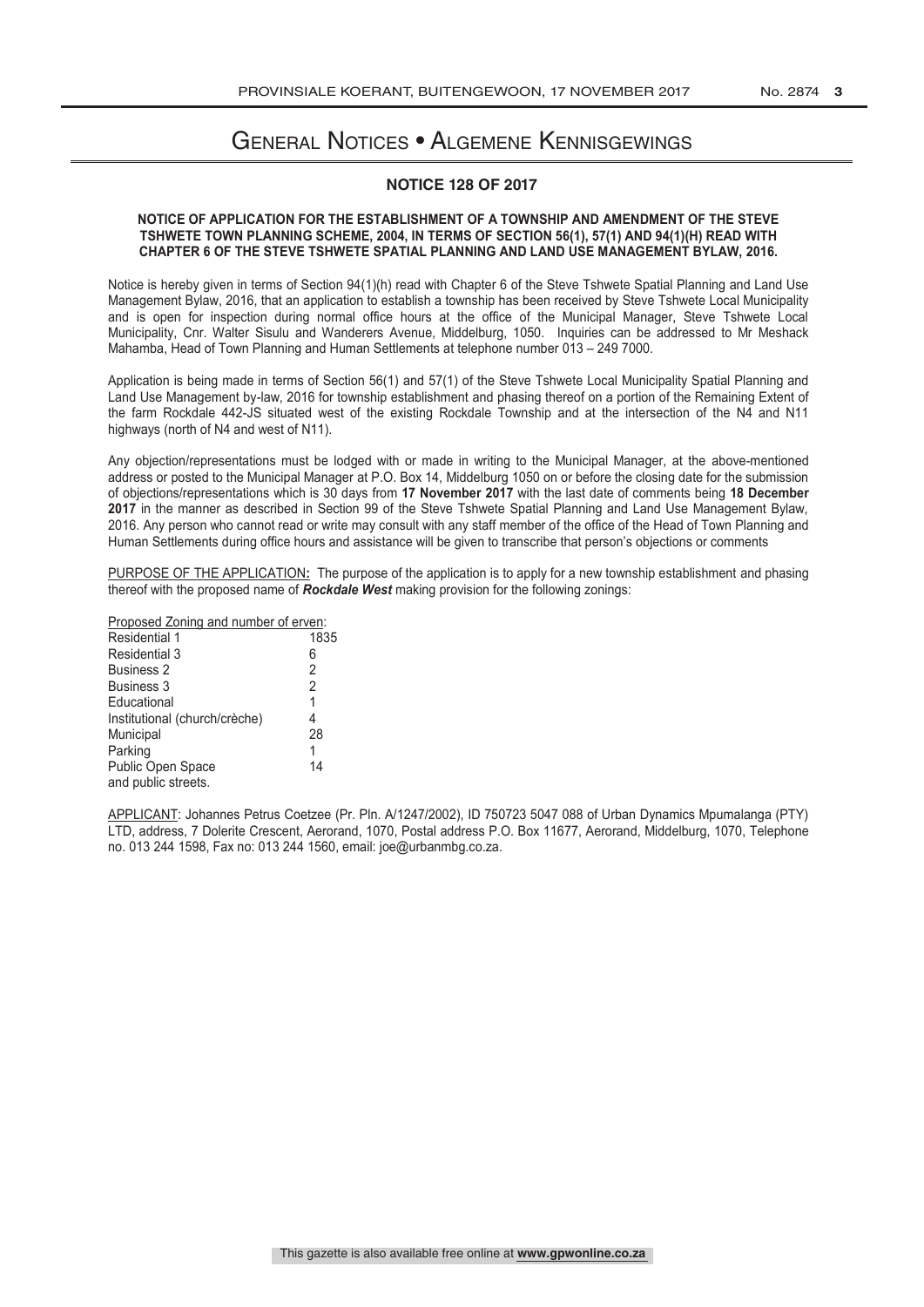#### **KENNISGEWING 128 VAN 2017**

#### **KENNISGEWING VAN DIE AANSOEK VIR DORPSTIGTING EN WYSIGING VAN DIE STEVE TSHWETE DORPSBEPLANNINGSKEMA 2004, INGEVOLGE ARTIKEL 56(1), 57(1), 94(1)(H) EN HOOFSTUK 6 VAN DIE STEVE TSHWETE RUIMTELIKE BEPLANNING EN GRONDGEBRUIKSBESTUUR BYWET, 2016.**

Kennisgewing geskied hiermee in terme van Artikel 94(1)(h) en Hoofstuk 6 van die Steve Tshwete Ruimtelike Beplanning en Grondgebruikbestuur bywet, 2016 dat 'n aansoek om dorpstigting ontvang is deur die stadsraad en is oop vir ondersoek gedurende normale kantoorure by die kantoor van die Munisipale Bestuurder, Steve Tshwete Plaaslike Munisipaliteit, hoek van Walter Sisulustraat en Wanderers Laan, Middelburg, 1050. Navrae kan gerig word aan Mnr Meshack Mahamba, Hoof van Stadsbeplanning en Menslike Nedersettings by telefoonnommer 013 – 249 7000.

Aansoek word gedoen in terme van Artikel 56(1) en 57(1) van die Steve Tshwete Ruimtelike Beplanning en Grondgebruikbestuur bywet, 2016 vir 'n dorpstigting en faseering van die dorp op 'n gedeelte van die Resterende Gedeelte van die plaas Rockdale 442-JS geleë wes van die bestaande Rockdale dorp by die interseksie van die N4 en N11 hoofweë (noord van N4 en wes van N11).

Enige besware of vertoë ten opsigte van die aansoek moet skriftelik ingedien word by die Munisipale Bestuurder voor die sluitingsdatum by bogenoemde adres, of gepos word na Posbus 14, Middelburg, 1050 binne 30 dae vanaf **17 November 2017**, waar die laaste dag van kommentare **18 Desember 2017** is, in lyn met die voorskrifte vir die besware of vertoë soos uiteengesit in Artikel 99 van die Steve Tshwete Ruimtelike Beplanning en Grondgebruikskema, 2016. Enige persoon wat nie kan lees of skryf nie mag enige personeellid van die kantoor van die Hoof: Stadsbeplanning en Menslike Nedersettings gedurende kantoor ure raadpleeg en bystand sal aan sodanige persoon verleen word om die beswaar of kommentaar saam te stel.

DOEL VAN DIE AANSOEK: Die doel van die aansoek is om 'n nuwe dorp te stig en te faseer met die naam *Rockdale Wes* wat voorsiening maak vir die volgende soneerings:

Voorgestelde Soneering en aantal erwe:

| Residensieel 1          | 1835           |
|-------------------------|----------------|
| Residensieel 3          | 6              |
| Besigheid 2             | 2              |
| Besigheid 3             | $\overline{2}$ |
| Opvoedkundig            | 1              |
| Inrigting (kerk/crèche) | 4              |
| Munisipaal              | 28             |
| Parkeering              | 1              |
| Publieke Oop Ruimte     | 14             |
| en publieke strate.     |                |
|                         |                |

Aansoeker: Johannes Petrus Coetzee (Pr. Pln. A/12474/2002), ID 750723 5047088 van Urban Dynamics Mpumalanga (PTY) LTD, adres 7 Doleriet Singel, Aerorand, 1070, Posbus 11677, Aerorand, Middelburg, 1070, Tel: 013-244 1598, Faks: 013 244 1560, email: joe@urbanmbg.co.za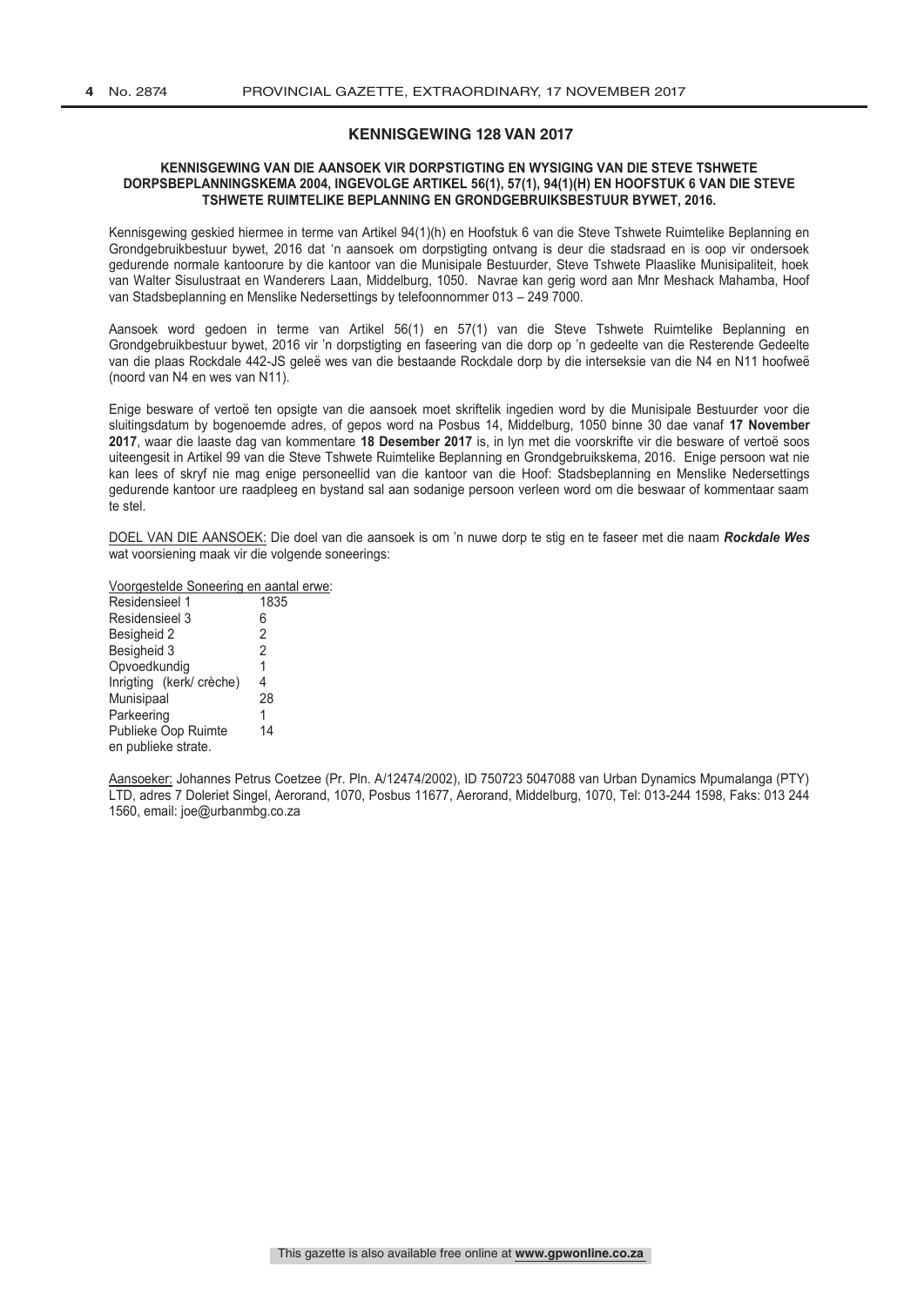#### **NOTICE 129 OF 2017**

#### **NOTICE OF APPLICATION FOR AMENDMENT OF THE EMALAHLENI LAND USE MANAGEMENT SCHEME 2010 IN TERMS OF CHAPTER 5 & 6 AND SIMULTANEOUS CLOSURE OF A PUBLIC PLACE IN TERMS OF SECTION 79 AS WELL AS SUBDIVISION IN TERMS OF SECTION 71 OF THE EMALAHLENI SPATIAL PLANNING AND LAND USE MANAGEMENT BYLAW, 2016 READ TOGETHER WITH SPLUMA, ACT 16 OF 2013: EMALAHLENI AMENDMENT SCHEME 2199**

I, Martha Elizabeth De Bruin (ID 8308190027085) of Urban Dynamics Mpumalanga (PTY) LTD being the authorised agent of the registered owner of the Remainder of Erf 2427 Phola hereby give notice in terms of section 98(1)(b) and (g) of the Emalahleni Spatial Planning and Land Use Management Bylaw, 2016, that we have applied to the Emalahleni Local Municipality for the amendment of the Land Use Management scheme known as the Emalahleni Land Use Management Scheme, 2010, for the rezoning, subdivision and Park Closure of the abovementioned property situated on the corner of Mashaba and Mkhasibe Street Phola, by rezoning the property from "Public Open Space" to "Institutional" for the purpose of a retirement village/old age home and subject to certain conditions.

Plans and/or particulars of this application may be inspected during normal office hours at the following address: Directorate Development Planning, 3<sup>rd</sup> Floor, Civic Centre, Mandela Avenue, Emalahleni, 1035. Contact details of relevant Municipal officials: Ms. D. Mkhabela (013 690 6354) / Mr. V. Manyoni (013 690 6480).

Any person or persons having any objection against the approval of this application must lodge such written objections, together with a proper motivation, in a format as contemplated in Sections 103 and 104 of the Emalahleni Spatial Planning and Land Use Management By-Law, 2016, with the Municipal Manager, P.O. Box 3, Emalahleni and the undersigned, by not later than 18 December 2017 (30 days after first notice). Any person who cannot read or write will be assisted by the above mentioned staff member and assistance will be given to transcribe that person's objections or comments.

Name of agent: Mrs ME De Bruin Pr.Pln A/122/2009 ID no of agent: 8308190027085 Physical address of agent: 7 Dolerite Crescent, Aerorand, Middelburg, 1070 Contact details of agent: Tel (013) 244 1598, Fax: (013) 244 1560, email: marlie@urbanmbg.co.za

#### **KENNISGEWING 129 VAN 2017**

#### **KENNISGEWING VAN AANSOEK OM DIE WYSIGING VAN DIE EMALAHLENI GRONDGEBRUIKBESTUURSKEMA, 201 INGEVOLGE HOOFSTUK 5 EN 6 EN DIE GELYKTYDIGE SLUITING VAN N PUBLIEKE RUIMTE IN TERME VAN GEDEELTE 79 SOWEL AS ONDERVERDELING IN TERME VAN GEDEELTE 71 VAN DIE EMALAHLENI RUIMTELIKE BEPLANNING EN GRONDGEBRUIKBESTUUR BY-WET, 2016, SAAMGELEES MET DIE BEPALINGS VAN DIE WET OP RUIMTELIKE BEPLANNING EN GRONDGEBRUIKBESTUUR, 2013, (WET 16 VAN 2013) EMALAHLENI WYSIGINGSKEMA 2199**

Ek, Martha Elizabeth De Bruin (ID 8308190027085) van Urban Dynamics Mpumalanga (PTY) LTD, synde die gemagtigde agent van die geregistreerde eienaar van die Restant van Erf 2427 Phola, gee hiermee ingevolge artikel 98(1)(b) en (g) van die Steve Tshwete Ruimtelike Beplanning en Grondgebruikskema, 2016 kennis dat ons by die Emalahleni Plaaslike Munisipaliteit aansoek gedoen het om die wysiging van die Emalahleni Grondgebruikbestuurskema 2010, deur die hersonering, onderverdeling en Park Sluiting van bogenoemde voorgestelde eiendom geleë op die hoek van Mashaba en Mkhasibe Staat Phola, vanaf "Publieke Oop Ruimte" na "Inrigting " vir die doel van 'n aftree oord/tehuis vir bejaardes en onderworpe aan sekere voorwaardes.

Planne en/of besonderhede van die aansoek mag gedurende normale kantoorure nagegaan word by die volgende adres: Direktoraat Ontwikkelings Beplanning, 3<sup>de</sup> vloer, Burgersentrum, Mandela Straat, Emalahleni, 1035. Kontak besonderhede van betrokke Munisipale Amptenare is soos volg: Me. D. Mkhabela (013 690 6354) / Mnr. V. Manyoni (013 690 6480).

Enige persoon of persone wat enige beswaar het teen die toestaan van die aansoek, moet sodanige geskrewe beswaar volledig gemotiveer, soos vereis in Gedeeltes 103 en 104 van die Emalahleni Ruimtelike Beplannings en Grondgebruikbestuur Verordenning, 2016, indien by die Munisipale Bestuurder, Posbus 3, Emalahleni sowel as die ondergetekende, nie later as 18 December 2017 nie (30 dae na eerste kennisgewing). Enige persoon wat nie kan lees of skryf nie sal bygestaan word deur die bogenoemde amptenare om hul beswaar of kommentaar te verwoord.

Naam van agent: Mrs. ME De Bruin Pr. Pln. A/122/2009 ID nr van agent: 8308190027085 Fisiese addres van agent: 7 Doleriet Singel, Aerorand, Middelburg, 1070 Kontak besonderhede van agent:Tel (013) 2441598, Faks (013) 2441560, epos: marlie@urbanmbg.co.za

This gazette is also available free online at **www.gpwonline.co.za**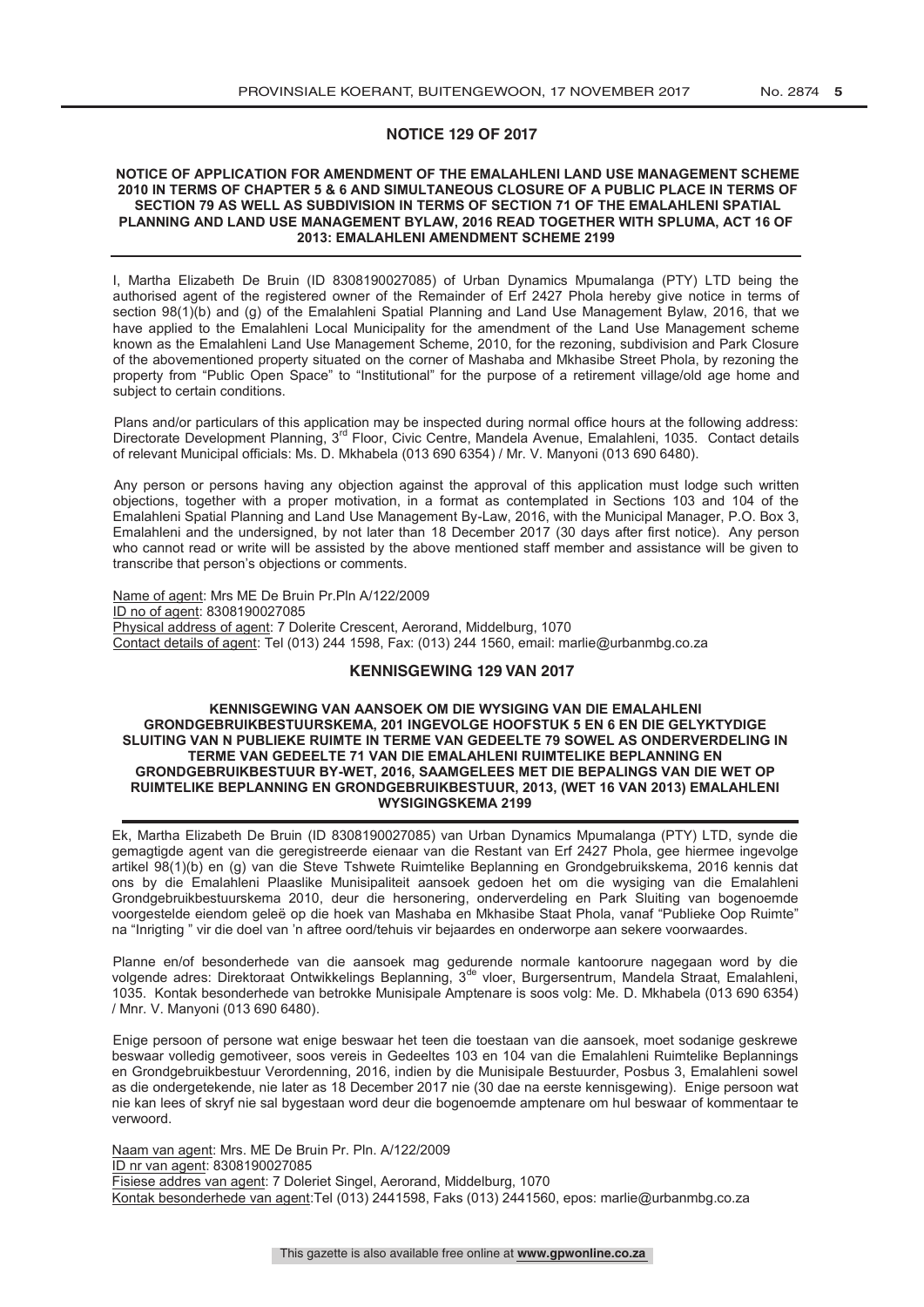This gazette is also available free online at **www.gpwonline.co.za**